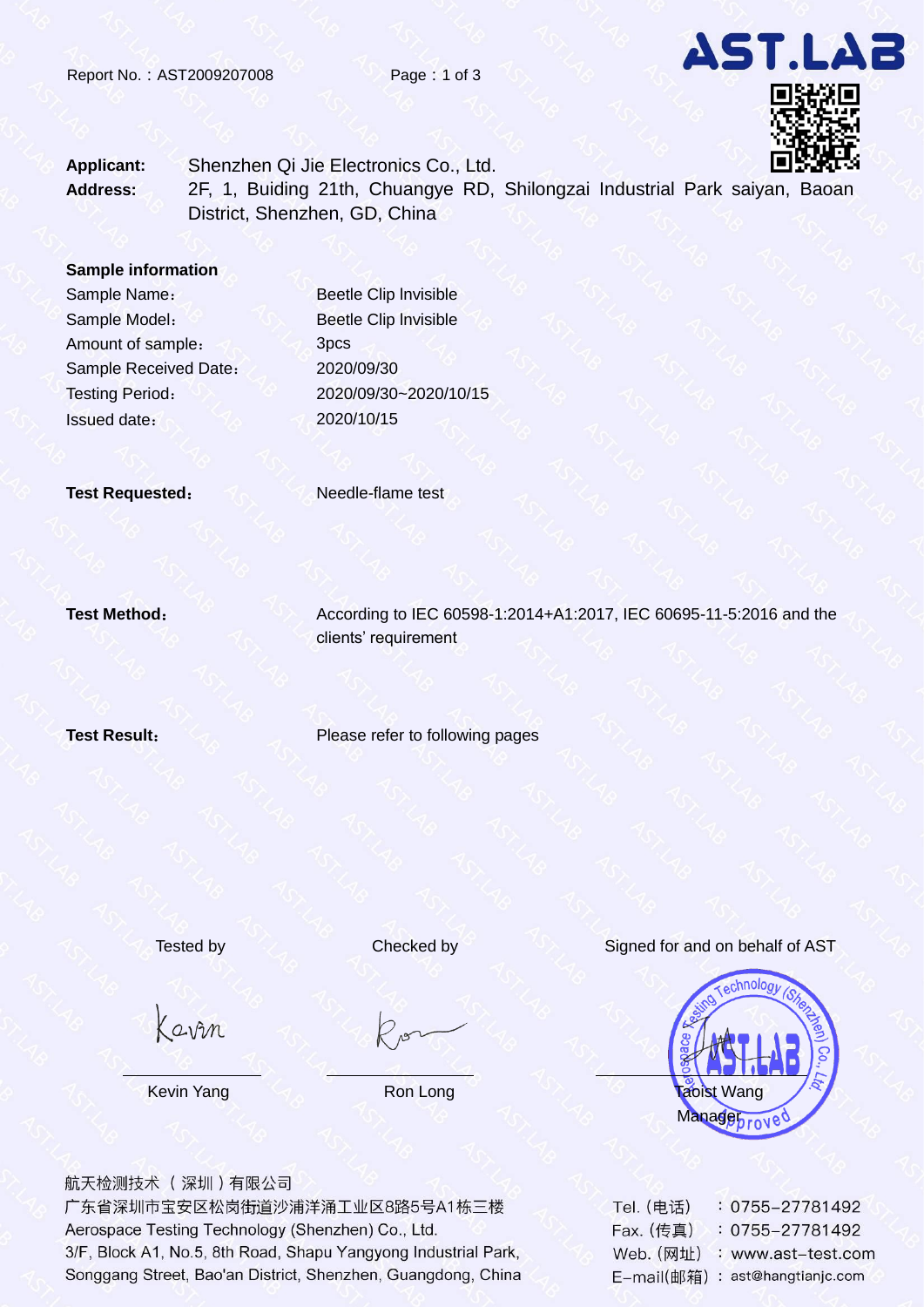

### **Test item: Salt spray test**

## (**1**)**Detection equipment and instruments**

| Instrument name                | <b>Model</b> | <b>Serial No.</b> | <b>Equipment</b><br>manufacturers | <b>Valid Date to</b> |  |
|--------------------------------|--------------|-------------------|-----------------------------------|----------------------|--|
| Needle-flame test<br>equipment | OJN-9303     | <b>ASTAG-0026</b> | <b>OJN</b>                        | 2021/3/11            |  |

### (**2**)**Environmental Conditions:**

Temperature: 20-24℃ Humidity: 45-65%RH

(3) Tested Sample: Samples 001-003

(**4**)**Test Basis**: According to IEC 60598-1:2014+A1:2017, IEC 60695-11-5:2016 and the clients' requirement

## (**5**)**The test performed in accordance to the criteria listed above, and under the conditions as below:**

Parts of insulating material retaining current-carrying parts in position shall withstand the following tests. The parts to be tested are subjected to the needle-flame test of IEC 60695-11-5, the test flame being applied to the sample for 10 s at the point where the highest temperatures are likely to occur, measured if necessary during the thermal tests of Section 12.

The duration of burning shall not exceed 30 s after removal of the test flame, and any burning drop from the sample shall not ignite the underlying parts as required by IEC 60695-11-5

# (**6**)**Test results**

|            | TABLE: Needle-flame test (IEC 60695-11-5) |                                                                 |                                             |                                              | Pass           |
|------------|-------------------------------------------|-----------------------------------------------------------------|---------------------------------------------|----------------------------------------------|----------------|
| Sample No. | Sample name                               | <b>Duration of</b><br>application of<br>test flame (ta);<br>(s) | Ignition of<br>specified<br>layer<br>Yes/No | <b>Duration of</b><br>burning<br>(tb)<br>(s) | <b>Verdict</b> |
| 001        | Beetle Clip Invisible                     | 10                                                              | <b>No</b>                                   | 4.0                                          | Pass           |
| 002        | Beetle Clip Invisible                     | 10                                                              | <b>No</b>                                   | 4.5                                          | Pass           |
| 003        | Beetle Clip Invisible                     | 10                                                              | <b>No</b>                                   | 1.1                                          | Pass           |

# 航天检测技术 (深圳)有限公司

广东省深圳市宝安区松岗街道沙浦洋涌工业区8路5号A1栋三楼 Aerospace Testing Technology (Shenzhen) Co., Ltd. 3/F, Block A1, No.5, 8th Road, Shapu Yangyong Industrial Park, Songgang Street, Bao'an District, Shenzhen, Guangdong, China

| $: 0755 - 27781492$  |
|----------------------|
| 0755-27781492        |
| : www.ast-test.com   |
| : ast@hangtianjc.com |
|                      |